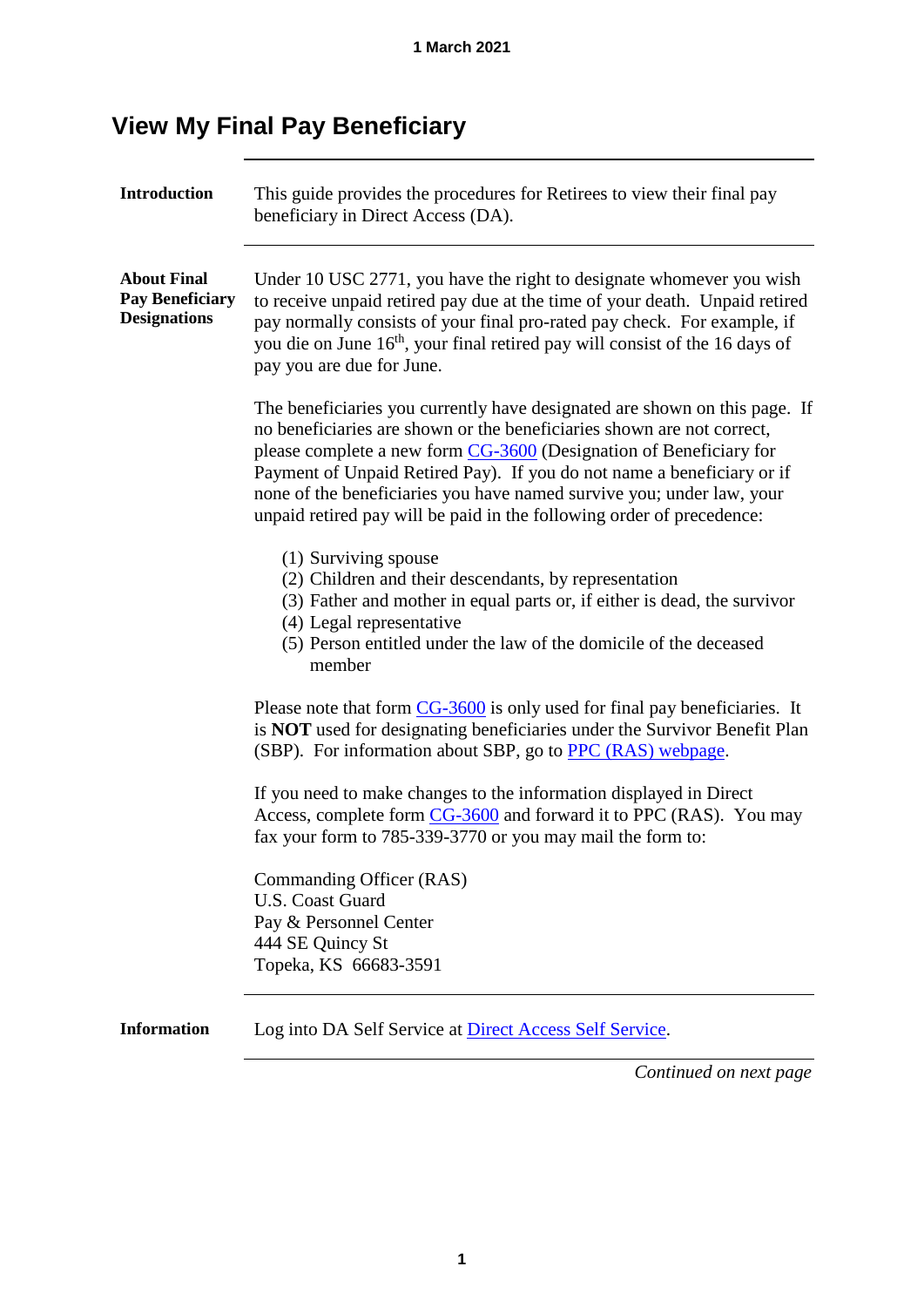# **View My Final Pay Beneficiary, Continued**

**Procedures** See below.

| <b>Step</b> | <b>Action</b>                                                                                                                                                                                                                                                                                                            |                                                                                                                                                                                                                                 |  |  |  |  |  |
|-------------|--------------------------------------------------------------------------------------------------------------------------------------------------------------------------------------------------------------------------------------------------------------------------------------------------------------------------|---------------------------------------------------------------------------------------------------------------------------------------------------------------------------------------------------------------------------------|--|--|--|--|--|
| 1           | <b>Select View My Final Pay Beneficiary.</b>                                                                                                                                                                                                                                                                             |                                                                                                                                                                                                                                 |  |  |  |  |  |
|             |                                                                                                                                                                                                                                                                                                                          | <b>Note:</b> Some Retirees may have more than one user access; in which case, you<br>will need to select the <b>Self Service</b> tab to view the Self Service menu.                                                             |  |  |  |  |  |
|             | Requests <b>萘</b><br>My Page<br><b>Self Service</b>                                                                                                                                                                                                                                                                      |                                                                                                                                                                                                                                 |  |  |  |  |  |
|             | Welcome to Direct Access II Self Service for Retirees, Annuitants, and Former<br>Spouses. You can use Self-Service to perform the functions listed below.<br>• If you encounter problems, contact PPC at 1-866-772-8724.<br>consent status".<br>pop-up blocker in your web browser to view pay slips and 1099R forms. In | - 2018 1099R/1095 forms: Click the "View/Print My Year End Forms"<br>link to access them. Here are instructions for updating your "electronic<br>Please note: Pay slips and 1099R forms will open in a new window. Turn off the |  |  |  |  |  |
|             | Internet Explorer, click on Tools to access the pop-up blocker options.<br><b>View My Payslip</b><br>This link will take you to a list of all available<br>payslips to view and/or download.                                                                                                                             | <b>View/Print My Year End Forms</b><br>Affirmative consent to receive only an electronic<br>copy of Year-End Tax Forms.                                                                                                         |  |  |  |  |  |
|             | View My 1099R<br>This link will take you to a list of all available<br>1099R tax documents to view and/or download.                                                                                                                                                                                                      | <b>View/Change Mailing Address</b><br>View and make changes to your mailing<br>address. PPC uses the mailing address to send<br>communications, payroll, and tax documents to<br>you.                                           |  |  |  |  |  |
|             | View/Change My Phone Numbers<br>Self-service users will use this link to view, add,<br>or update their phones numbers.                                                                                                                                                                                                   | <b>Change My EFT/Direct Deposit</b><br>This link will take you to view and/or change your<br>EFT/Direct Deposit.                                                                                                                |  |  |  |  |  |
|             | <b>Change My Delivery Options</b><br>This link will allow you to change delivery options<br>for communications.                                                                                                                                                                                                          | <b>Change My Voluntary Deductions</b><br>This link will take you to view, add, change, or<br>stop your voluntary deductions.                                                                                                    |  |  |  |  |  |
|             | <b>View/Change My Email Address</b><br>This link will take you to view and/or change your<br>email addresses stored in the Retired Pavroll<br>system.                                                                                                                                                                    | <b>Change My Password</b><br>This link will allow you to change your password<br>and set your Forgot Password security<br>question/answer.                                                                                      |  |  |  |  |  |
|             | <b>View My Final Pay Beneficiary</b><br>Self-service users will use this link to view their<br><b>Final Pav Beneficiaries</b>                                                                                                                                                                                            | Change My Federal & State Tax<br>Review or change your W-4 information.                                                                                                                                                         |  |  |  |  |  |
|             | <b>View/Print ACA Forms</b><br>View/Print ACA Forms                                                                                                                                                                                                                                                                      |                                                                                                                                                                                                                                 |  |  |  |  |  |
|             |                                                                                                                                                                                                                                                                                                                          |                                                                                                                                                                                                                                 |  |  |  |  |  |

*Continued on next page*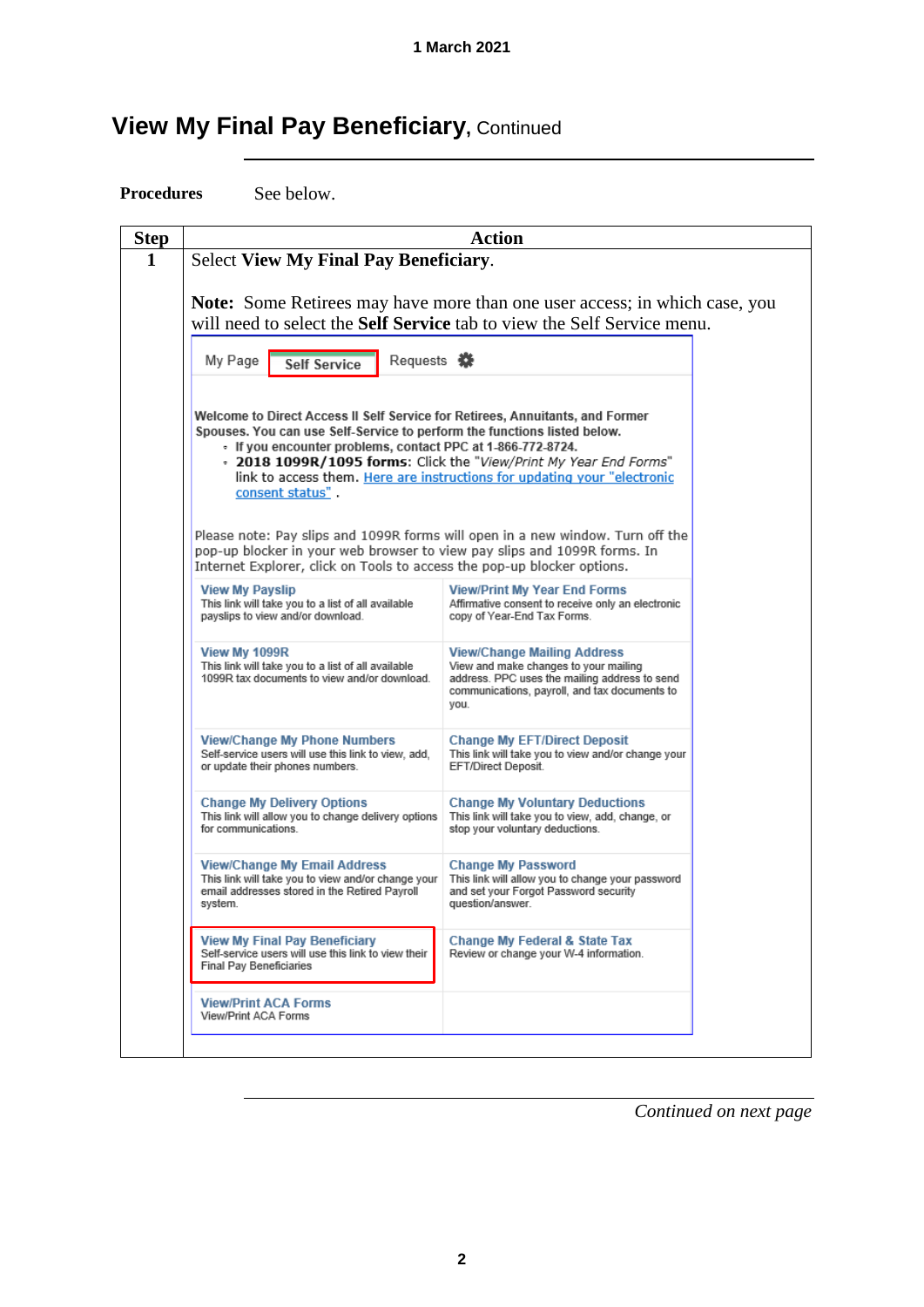# **View My Final Pay Beneficiary, Continued**

## **Procedures**,

continued

| <b>Step</b>    |                                                                                                                                                                                                                                                                                                                                                                                                                                                                                                                                                                                                                                                                                                                                                                                                                              | <b>Action</b>                                                |                              |            |  |  |  |
|----------------|------------------------------------------------------------------------------------------------------------------------------------------------------------------------------------------------------------------------------------------------------------------------------------------------------------------------------------------------------------------------------------------------------------------------------------------------------------------------------------------------------------------------------------------------------------------------------------------------------------------------------------------------------------------------------------------------------------------------------------------------------------------------------------------------------------------------------|--------------------------------------------------------------|------------------------------|------------|--|--|--|
| $\overline{2}$ | The Designation of Beneficiary for Payment of Unpaid Retired Pay page will<br>display with two tabs: Final Beneficiary and Beneficiary Information. The Final<br><b>Beneficiary</b> tab displays the beneficiary's name, relationship, and percentage of<br>the benefit to be paid to them.                                                                                                                                                                                                                                                                                                                                                                                                                                                                                                                                  |                                                              |                              |            |  |  |  |
|                | Note: If any of the listed information is incorrect, complete the form CG-3600<br>and forward to PPC (RAS) immediately to update the information.                                                                                                                                                                                                                                                                                                                                                                                                                                                                                                                                                                                                                                                                            |                                                              |                              |            |  |  |  |
|                |                                                                                                                                                                                                                                                                                                                                                                                                                                                                                                                                                                                                                                                                                                                                                                                                                              | Designation of Beneficiary for Payment of Unpaid Retired Pay |                              |            |  |  |  |
|                | Under 10 USC 2771, you have the right to designate whomever you wish to receive unpaid retired pay due at the time of your death.<br>Unpaid retired pay normally consists of your final pro-rated pay check, e.g., if you die on June 16, your final retired pay will consist of the 16<br>days of pay you are due for June. The beneficiaries you currently have designated are shown on this page. If no beneficiaries are shown,<br>PPC has no current designation form on file. If the beneficiaries shown are not correct, please complete a new Form CG-3600 (Designation<br>of Beneficiary for Payment of Unpaid Retired Pay). If you do not name a beneficiary, or if none of the beneficiaries you have named survive<br>you, under law, your unpaid retired pay will be paid in the following order of precedence: |                                                              |                              |            |  |  |  |
|                | (1) Surviving spouse.<br>(2) Children and their descendants, by representation.<br>(3) Father and mother in equal parts or, if either is dead, the survivor.<br>(4) Legal representative.<br>(5) Person entitled under the law of the domicile of the deceased member.                                                                                                                                                                                                                                                                                                                                                                                                                                                                                                                                                       |                                                              |                              |            |  |  |  |
|                | Please note that Form CG-3600 is only used for final pay beneficiaries. It is NOT used for designating beneficiaries under the Survivor<br>Benefit Plan (SBP).                                                                                                                                                                                                                                                                                                                                                                                                                                                                                                                                                                                                                                                               |                                                              |                              |            |  |  |  |
|                | If you need to make changes to the information displayed on this page, click the following link, complete the form and mail/fax it to PPC:<br>http://www.uscq.mil/forms/cq/CG 3600.pdf                                                                                                                                                                                                                                                                                                                                                                                                                                                                                                                                                                                                                                       |                                                              |                              |            |  |  |  |
|                | <b>Beneficiary Information</b><br>(FEED)<br><b>Final Beneficiary</b>                                                                                                                                                                                                                                                                                                                                                                                                                                                                                                                                                                                                                                                                                                                                                         |                                                              |                              |            |  |  |  |
|                | <b>Name</b>                                                                                                                                                                                                                                                                                                                                                                                                                                                                                                                                                                                                                                                                                                                                                                                                                  | Relationship                                                 | Percent of<br><b>Benefit</b> | Contingent |  |  |  |
|                | Inara Serra-Reynolds                                                                                                                                                                                                                                                                                                                                                                                                                                                                                                                                                                                                                                                                                                                                                                                                         | Spouse                                                       | 100                          |            |  |  |  |
|                |                                                                                                                                                                                                                                                                                                                                                                                                                                                                                                                                                                                                                                                                                                                                                                                                                              |                                                              |                              |            |  |  |  |

*Continued on next page*